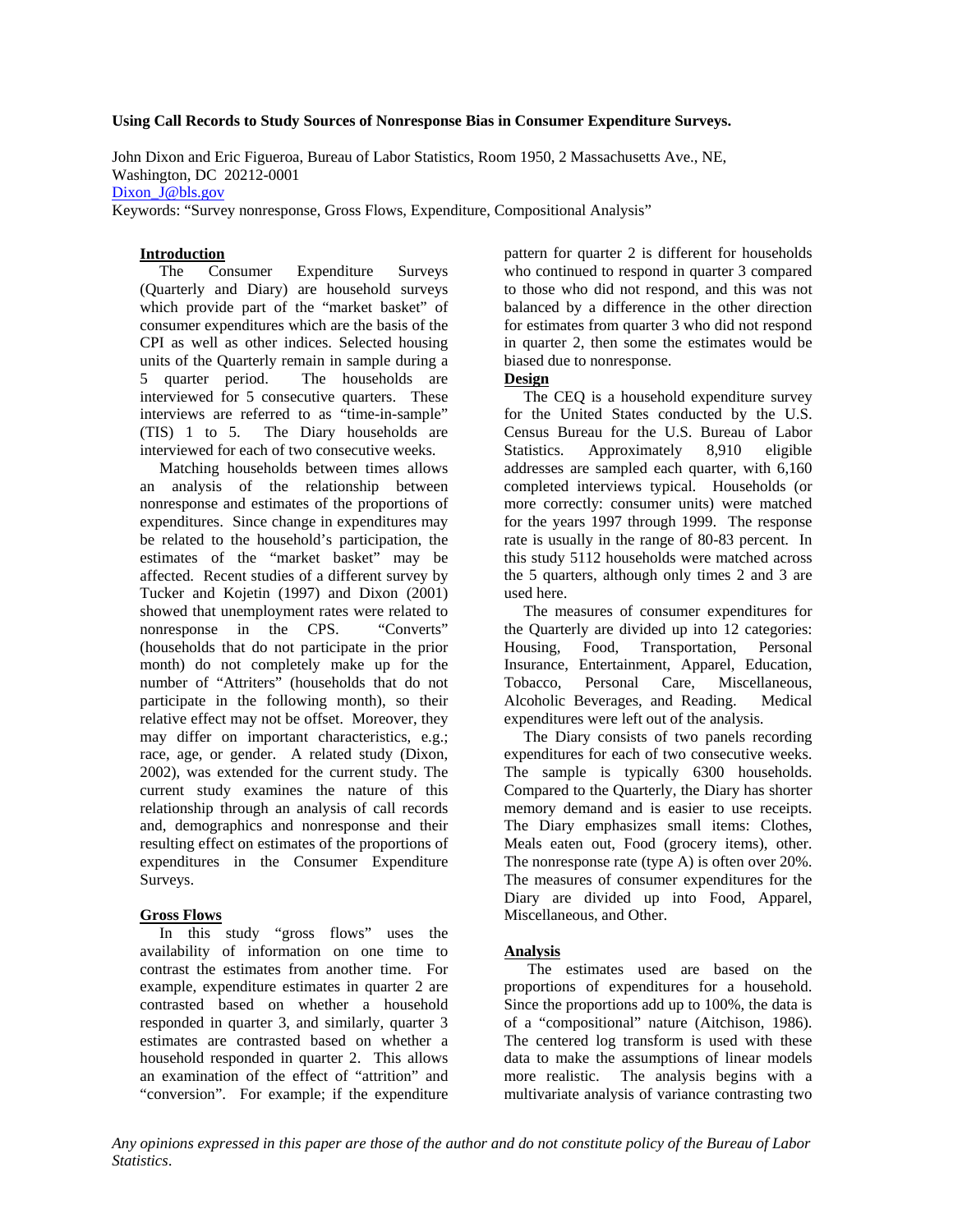time periods; households which consistently responded to those which had nonresponse in the prior or subsequent time. Univariate analyses examine which consumer categories contributed to the overall test. The nonresponse is further broken into refusal and noncontact, attrition and conversion, and the analyses repeated. The type of nonresponse is indicated by "II" for respondents in both times, "IR" for respondents who subsequently refused (attrition), "IN" (noncontact attrition), "RI" (refusal conversion), and "NI" (noncontact conversion). Covariates and interactions are added to the model to see what household characteristics may be related to bias effects. Call records are the covariates of principle interest.

## **Results**

## *Quarterly survey*

 Table 1 in Appendix A shows the mean proportions for the CEQ by those who were interviewed compared to those who were converted from the 2nd quarter and those who dropped out in the  $3<sup>rd</sup>$  quarter. The overall MANOVA was significant  $(p<.0001)$  indicating that the pattern of expenditures was different for the nonresponders compared to the responders. The MANOVA and the univariate ANOVAs were based on the centered logs, but the table shows the mean proportions for ease of interpretation. The "housing" category showed the largest effect, with nonresponders having higher expenditures. Other categories which had higher expenditures were "food" and "apparel". This was counterbalanced by lower expenditures in "personal insurance", and "miscellaneous".

## *Diary Survey*

 Table 12 in Appendix B shows the mean proportions for the CED by those who were interviewed compared to those who were not responders for the first or second diary. The overall MANOVA was significant (p<.0001). The nonresponders spent proportionately more on clothing. While not significant, they also spent more on meals and food and less on other expenses.

### **Household\_and Interview Characteristics** *Quarterly survey*

 Consumer unit size, respondent age, expenditure amount, tenure, number of children, respondent gender, race, population density, respondent education, and multi-unit structure were examined in a series of 12 MANOVAs. The interview characteristics (mostly from call records were; interview length, number of phone calls, number of trips, total number of contacts,

travel time, type of call records, phone or visit to collect data, phone for visit to schedule data collection, and phone or visit for other purposes. These were analyzed with an additional 12 MANOVAs. The results for nonresponse can be seen in Tables 3 and 4. All of the covariates were related to expenditure patterns (the covariate effect in Tables 3 and 4, but only those which affected interview status either through an interaction or by making the interview status non-significant (suppressor effect) will be discussed in this paper.

 Total expenditures interacted with interview status. Nonresponding households with higher total expenditures had relatively higher food and tobacco expenditures, while alcohol, education and personal insurance were relatively lower (Figures 1 through 5). NOTE: figures and tables are available in the complete paper.

 Education level of the respondent interacted with interview status. Higher educated respondents spent relatively less on personal care and relatively more on personal insurance than nonrespondents (figure 6 and 7).

 The age of the respondent interacted with interview status in terms of higher age nonresponders spending less on apparel, reading material and relatively more on education and personal insurance (figures 8-11).

 Family income interacted with interview status in terms of higher income families who didn't respond spent less on education, miscellaneous and more on tobacco and personal insurance (figures 12-14).

 Urban/Rural interacted with interview status for nonresponding rural households having relatively higher alcohol and personal care expenditures, with lower apparel expenditures. Overall rural had lower expenditures (Table 5).

 Multiple unit structures (such as apartments) interacted with interview status for nonresponding households in multiunit structures having relatively higher expenditures for apparel and reading, and relatively lower for housing. Overall, multiunit households also had lower housing expenditures (Table 6).

 Homeowners spent more on entertainment and miscellaneous. Ownership interacted with interview status such that for nonresponding households which owned their home spent relatively less on apparel and miscellaneous, but more on food, housing, and entertainment (Table 7) compared to responders.

 The length of interview interacted with nonresponse with longer interviews for responding households associated with relatively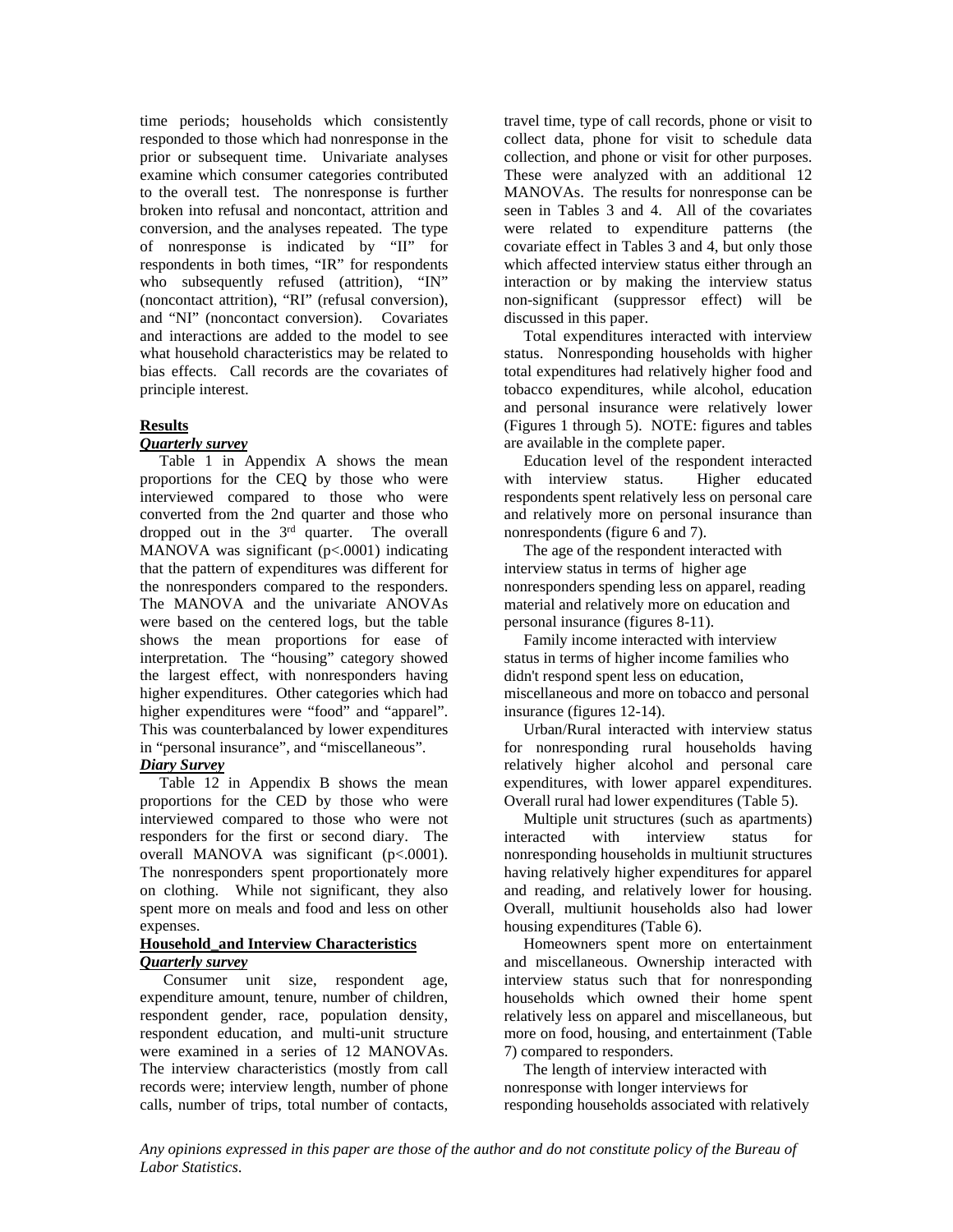lower expenditures on apparel (figure 16). Households which needed more visits to schedule data collection and responded spent relatively more on transportation and less on personal insurance (figures 17 and 18). *Diary Survey*

## The MANOVAs for the diary were the same as for the quarterly survey. Total expenditures interacted with interview status with nonrespondents spending proportionately more on food as total expenditures increased (Figure 37) and less on other (Figure 39). Nonrespondents with lower education spent

relatively more on clothing (Figure 41) but less on food (Figure 43).

 Nonresponding households which took more phone calls to collect data spent proportionately more on meals (Figure 45).

## **Type of Nonresponse**

## *Quarterly survey*

Table 2 shows the same effects separated by type of nonresponse. The higher proportions for "housing" came from refusals(IR and RI vs. II) and "food"(RI, IR, and NI vs. II), while for "apparel" it was limited to converted refusals(IR vs. II, with IR lowest). The lower proportions came from converted refusals for "personal insurance" (RI vs. II), and from refusals(RI and IR) and attrition noncontact(IN) for "miscellaneous".

 The higher proportions of nonresponse for Urban dwellers came from noncontact and refusal conversion, slightly offset by lower rates due to refusal attrition (Table 8). Urban refusers spent relatively more on personal care which was offset by noncontacts spending less.

 Higher nonresponse for multiple unit structures came from noncontact and attrition refusal (Table 9). Attrition was associated with lower relative housing expenditures.

 Ownership was associated with lower nonresponse except for refusal conversion. Owners spent less on housing, but noncontacted attrition owners spent more while refuser owners spent less. Owners spend proportionately less on apparel, but refusal conversions spent notably less on apparel (Table 10).

#### *Diary Survey*

 Total expenditures interacted with interview status with nonrespondents spending proportionately more on food as total expenditures increased (Figure 38) for refusal attrition and noncontact conversion, but the opposite for the other nonresponse types. The lower spending on other was due to noncontact conversion, all the other types of nonresponse

were higher(Figure 40). Nonrespondents with lower education spent relatively more on clothing (Figure 42) except for refusal conversion. Lower spending on food was due to noncontact attrition and to a lesser extent both types of conversion (Figure 44).

 The effect of nonresponding households which took more phone calls to collect data spent proportionately more on meals was due to all forms of nonresponse, particularly refusal conversion (Figure 46).

## **Discussion**

 The most striking finding of this study was the lack of effects due to call record data. An optimistic interpretation would be that patterns of interviewer behavior captured by call record data have no biasing impact on the data collected.

 The nonrespondents on the quarterly survey had higher relative expenditure estimates for housing, food, and apparel, offset by lower expenditures for personal insurance and miscellaneous expenditures. The nonresponders in the diary survey also spent more on apparel and food. This suggests there may be a format effect. The magnitude of the bias depends on how similar the attrition and conversion groups are to those who never responded. Swanson (2002) found that "the nonresponses of the intermittent responders appear to have a relatively small effect on the CEQ's published expenditure estimates." The methods of this study differed from Swanson's in that the relative expenditure between categories was examined, rather than the expenditure amount.

 This study found the age of the reference person was related to slight bias due to nonresponse on the Quarterly, but not the Diary. Swanson (2002) found "the average age of the reference person in complete responder CU's is greater (50.6 versus 40.9)". This agreed with Groves and Couper (1998) for refusal, but older households had greater noncontact. Since the CEQ has proportionately more refusal this is consistent. Similarly, Tucker (1992) found younger respondents had more item nonresponse in the Consumer Expenditure Diary survey. This study also had younger nonresponders.

 Swanson also found for complete responders: "the average quarterly expenditure per CU on all items is greater (\$8981 versus \$7,504), and the average expenditure per person is greater (\$3,442 versus \$3,212) than for intermittent responders". This study found the relative expenditure for alcohol, education, and personal insurance were higher for complete responders with higher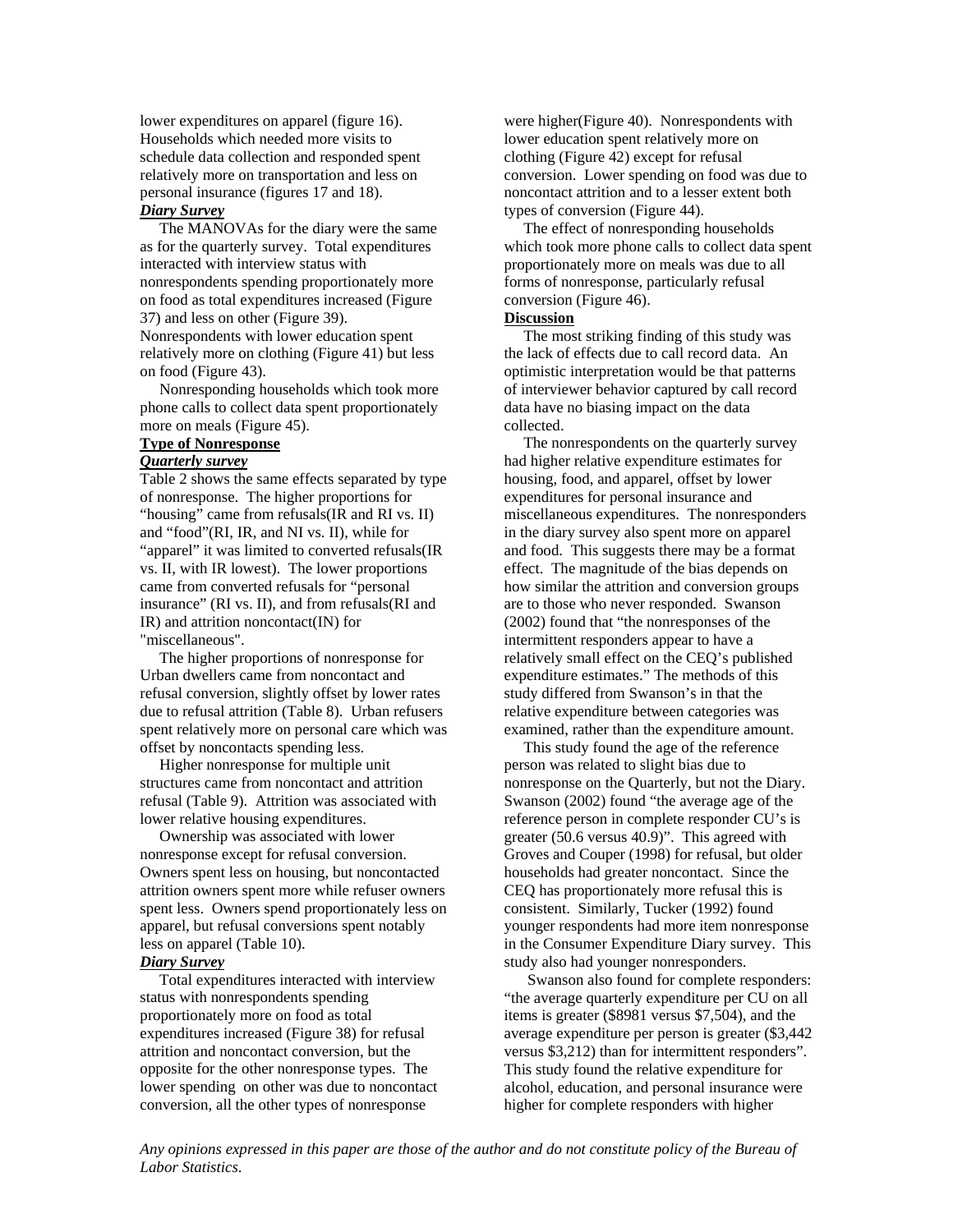incomes, offset by relatively lower food and tobacco expenditures on the Quarterly. On the Diary complete responders with higher income spent relatively less for food. Further bias research would be useful to determine if the measures of the sources of income, their overall amounts, household composition, and age interact. A much larger sample size would be necessary.

 "Complete responder CU's are also more likely to have both husbands and wives present in the household (57.2% versus 39.8%), less likely to be single consumers (25.3% versus 37.5%)" (Swanson, 2002). Groves and Couper (1998) and Tucker and Dixon (2000) found larger households were more likely to be nonresponders (due to noncontact), which would seem to disagree with the finding for single consumer units. Since much of the nonresponse in the CEQ is due to refusal rather than noncontact, the difference in household characteristics may not be so different. This study found size of household may be nonsignificantly related to nonresponse bias for the Quarterly survey, with nonresponding households being smaller. This may be related to the age effect. No effect was found for the Diary.

 Swanson found complete responders were "more likely to be homeowners (73.2% verus 41.0%), and more likely to have only one CU living in the household (98.3% versus 87.3%)." Similar to household size, Groves and Couper found homeowners less likely to have noncontact, but more likely to have refusal. This study found that homeowners spent more on entertainment and miscellaneous. Ownership interacted with interview status so that responders spent relatively more on apparel and miscellaneous, but less on housing, food, and entertainment. This may be related to income.

 Children present was related to complete responders in Swansons' (2002) study, and lower refusal and noncontact in Groves and Couper (1998, p.92) The effect may disappear or reverse if adjusted for other variable ( p.113). Tucker and Dixon (2000) found lower probability of noncontact even adjusting for other variables (although the model was different). This study found no interaction with interview status.

 The gender of the respondent didn't relate to nonresponse bias in this study. Although there seemed to be a difference in expenditures ( Table 3 ) there wasn't either a suppressor effect or an interaction with nonresponse. Tucker and Dixon

(2000) found males more difficult to contact and more likely to refuse.

 Multi-unit structures had been associated with higher refusal and nonresponse by both Groves and Couper (1998) and Tucker and Dixon (2000). In this study multi-unit households spent more on housing, but nonrespondents from those households spent relatively more on apparel and reading, making up for it by spending relatively less on housing. With a larger sample size it would be interesting to see if there is an interaction with age. There wasn't an effect found in the Diary survey.

 The type of nonresponse seemed to make a difference. Attrition noncontact showed little biasing effects except for "miscellaneous". The effects of refusal were strongest in housing and food. The other effects tended to counterbalance one another (for example: alcohol had higher expenditures for refusal attrition but lower for refusal conversion). Nonresponse on the Diary was associated with higher spending except for the "other" category. The effect was consistent for different types of nonresponse, except for conversion noncontact for clothes and attrition noncontact for food, but the effects were slight.

 The call record variables on the Quarterly survey showed little bias effects. Longer interviews associated with nonresponse showed lower expenditures on apparel. Since nonresponse is associated with age, home ownership, multiunit dwellers, and urban areas it would be interesting to see the profile of apparel spending broken down by these variables in terms of length of interview. This would be best done with a larger sample size. The effect of more visits for nonresponding households assiciated with higher transportation spending may relate to demographic characteristics associated with contactability (possibly such as younger renters not being at home). The effect in the Diary of more phone calls for nonresponding households associated with higher spending on meals eaten out may similarly be associated with some demographics (possibly such as younger, apartment dwellers). **Limitations and Future Research**

There are two methodological issues future

research should address. A larger sample size would allow more study of interactions. The distributions of several of the expenditures (tobacco and medical in particular) and covariates need to be further explored. While the "compositional analysis" method was interesting, it didn't adjust for all the features of the data.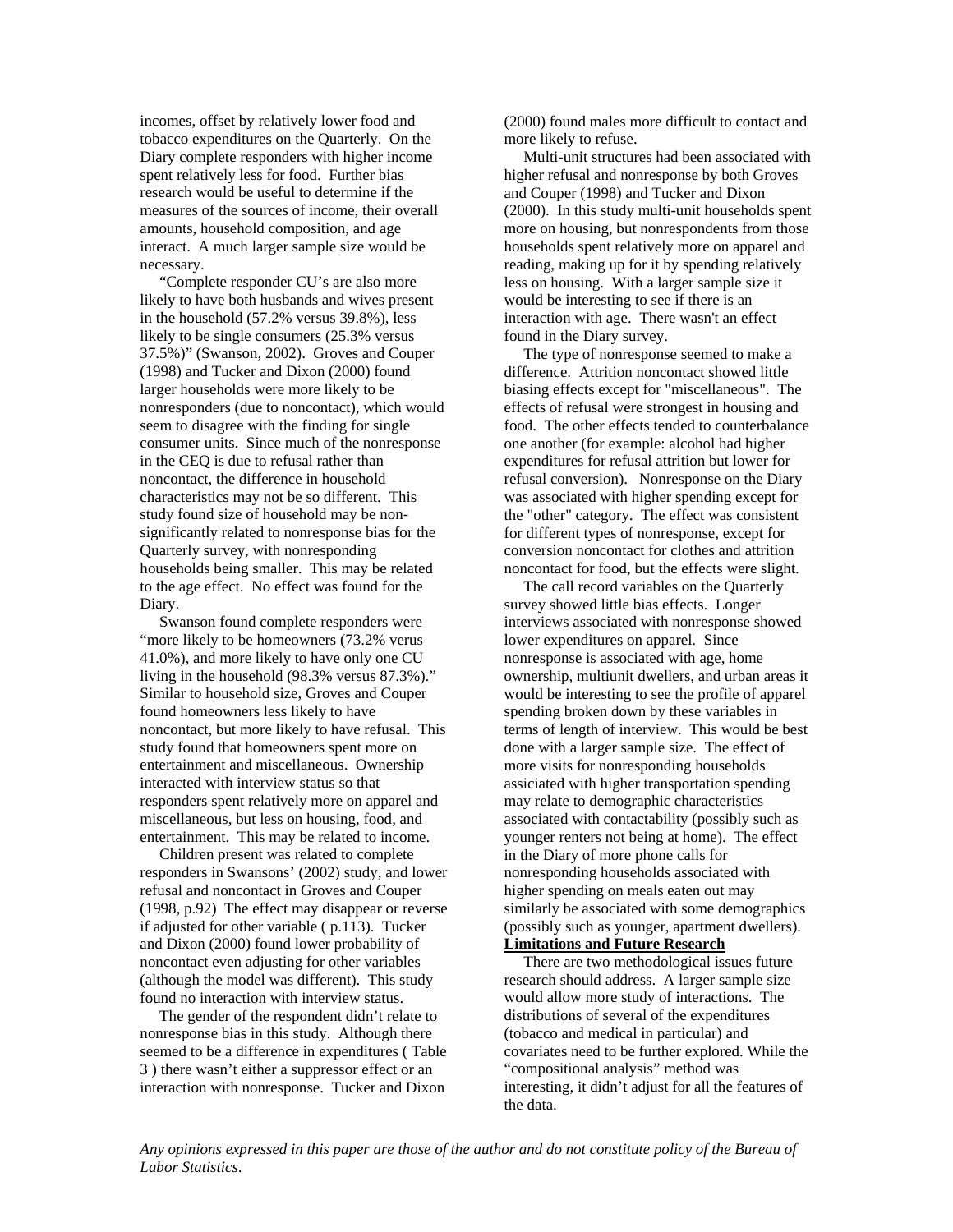The effect of time in sample should be examined. Since attrition and conversion occur at relatively high rates there is some rotation of the sample between interview periods. The bias doesn't seem to change overall, but refusals seem to have a varied pattern.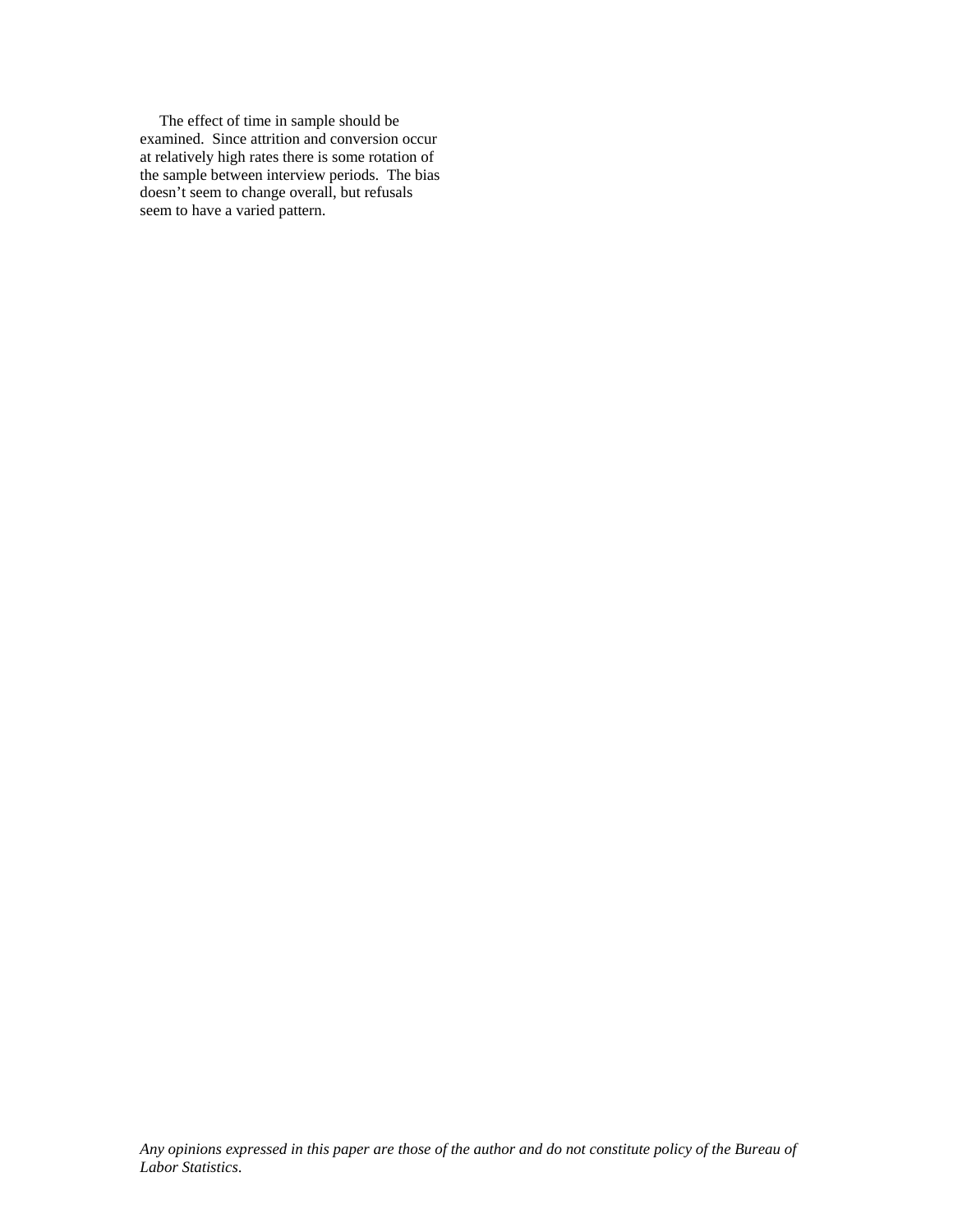References:

- Atchison, J., The Statistical Analysis of Compositional Data, Chapman and Hall, New York, 1986.
- Dixon, J., "Relationship Between Household Nonresponse, Demographics, and Unemployment Rate in the Current Population Survey", Paper presented at the Joint Statistical Meetings, Atlanta, Georgia, 2001.
- Dolton, P., Lindeboom, M., and Van den Berg, G.J., "Survey attrition: A taxonomy and the search for valid instruments to correct for biases", in Statistical Policy Working Paper 30, 1999 Federal Committee on Statistical Methodology Research Conference.
- Fletcher, J., and Schmidt, D., "Measuring Response Bias in Survey Research: An Analysis of Age Characteristics of Early Respondents and Resistors", Paper presented at AAPOR, 2001.
- Groves, R., and Couper, M., Nonresponse in Household Interview Surveys, Wiley, New York, 1998.
- Swanson, D., "Characteristics of Complete and Intermittent Responders in the Consumer Expenditure Quarterly Interview Survey", presented at the Nonresponse Summit organized by the Bureau of the Census, February 21, 2002.
- Tucker, C., "The Estimation of Insturment Effects on Data Quality in the Consumer Expenditure Diary Survey", Journal of Official Statistics, Vol. 8.1, 1992, pages 41-61.
- Tucker, C., and Dixon, J., "Predicting Interviewer Nonresponse Rates from Household and Regional Characterstics", Paper presented at AAPOR, 2000.
- Tucker, C., and Kojetin, B., "The Impact of Nonresponse on the Unemployment Rate in the Current Population Survey", Paper presented at the International Workshop on Household Survey Nonresponse, 1997.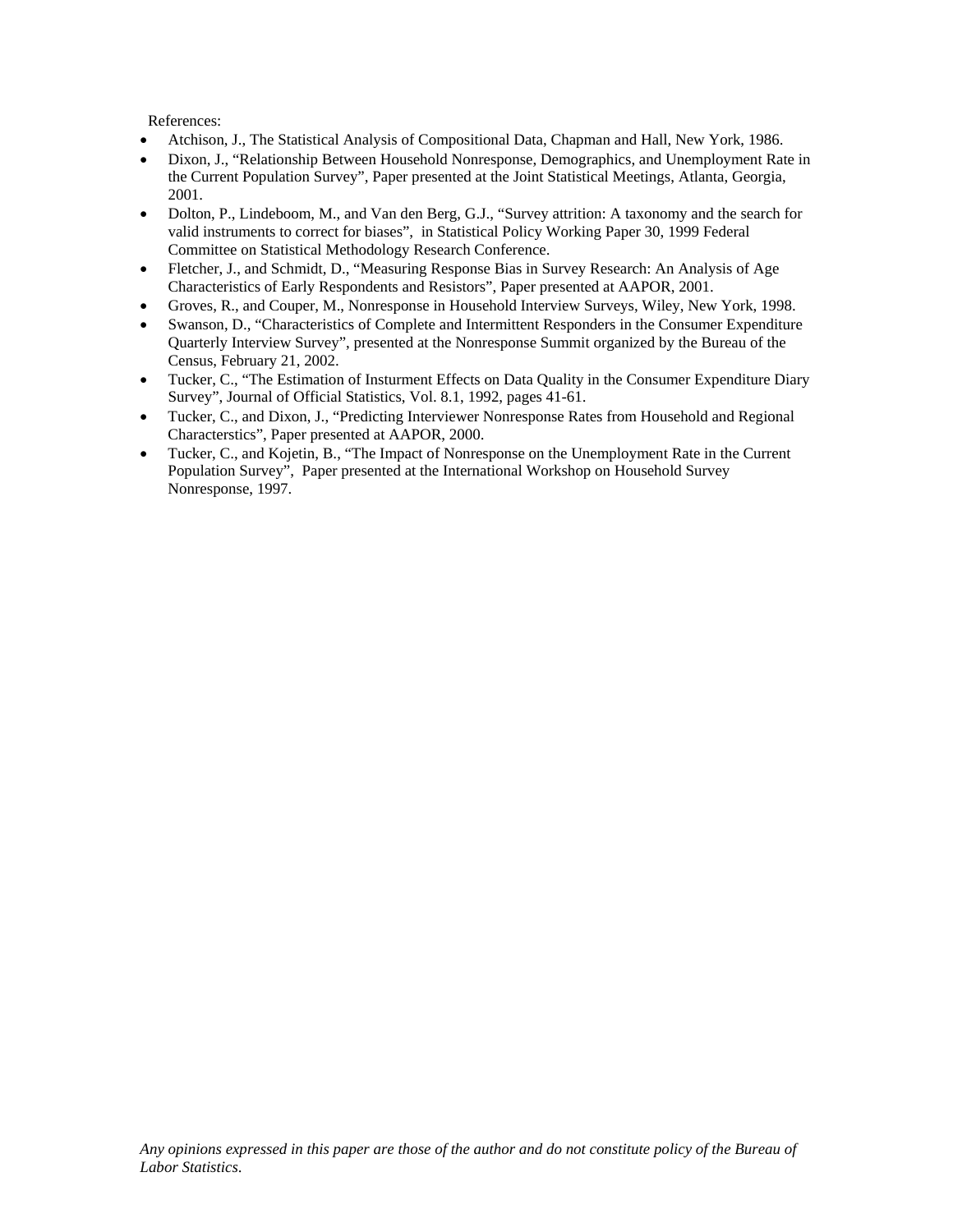### **Appendix\_A Quarterly Consumer Expenditure Survey Table 1 Gross Flows due to nonresponse for the CEQ.**

|           |        | II    | <b>NR</b> | A11   | p-value |
|-----------|--------|-------|-----------|-------|---------|
| Food      | Mean   | 0.196 | 0.212     | 0.198 | < 0.001 |
|           | StdErr | 0.001 | 0.004     | 0.001 |         |
| Alcohol   | Mean   | 0.009 | 0.009     | 0.009 | 0.7263  |
|           | StdErr | 0.000 | 0.001     | 0.000 |         |
| Housing   | Mean   | 0.379 | 0.397     | 0.381 | < 0.001 |
|           | StdErr | 0.002 | 0.006     | 0.002 |         |
| Apparel   | Mean   | 0.041 | 0.042     | 0.041 | < .0001 |
|           | StdErr | 0.001 | 0.002     | 0.000 |         |
| Transport | Mean   | 0.180 | 0.175     | 0.179 | 0.3826  |
|           | StdErr | 0.002 | 0.006     | 0.002 |         |
| Entertain | Mean   | 0.051 | 0.047     | 0.051 | 0.1264  |
|           | StdErr | 0.001 | 0.002     | 0.001 |         |
| Personal  | Mean   | 0.012 | 0.013     | 0.012 | 0.0740  |
|           | StdErr | 0.000 | 0.001     | 0.000 |         |
| Reading   | Mean   | 0.005 | 0.005     | 0.005 | 0.0787  |
|           | StdErr | 0.000 | 0.000     | 0.000 |         |
| Education | Mean   | 0.014 | 0.013     | 0.014 | 0.0737  |
|           | StdErr | 0.001 | 0.002     | 0.001 |         |
| Tobacco   | Mean   | 0.014 | 0.011     | 0.013 | 0.9153  |
|           | StdErr | 0.000 | 0.001     | 0.000 |         |
| Misc      | Mean   | 0.011 | 0.010     | 0.011 | 0.0003  |
|           | StdErr | 0.001 | 0.002     | 0.000 |         |
| Insurance | Mean   | 0.088 | 0.068     | 0.086 | < 0.001 |
|           | StdErr | 0.001 | 0.003     | 0.001 |         |
| A11       | Ν      | 6801  | 920.0     | 7721  | < 0.001 |

# **Table 2: CEQ Type of Nonresponse**

|           |        | H     | ΙN    | <b>IR</b> | ΝI    | RI    | A11   |
|-----------|--------|-------|-------|-----------|-------|-------|-------|
| Food      | Mean   | 0.196 | 0.184 | 0.207     | 0.205 | 0.230 | 0.198 |
|           | StdErr | 0.001 | 0.010 | 0.007     | 0.009 | 0.007 | 0.001 |
| Alcohol   | Mean   | 0.009 | 0.010 | 0.008     | 0.008 | 0.011 | 0.009 |
|           | StdErr | 0.000 | 0.002 | 0.001     | 0.001 | 0.002 | 0.000 |
| Housing   | Mean   | 0.379 | 0.388 | 0.402     | 0.354 | 0.412 | 0.381 |
|           | StdErr | 0.002 | 0.017 | 0.010     | 0.014 | 0.009 | 0.002 |
| Apparel   | Mean   | 0.041 | 0.049 | 0.037     | 0.044 | 0.043 | 0.041 |
|           | StdErr | 0.001 | 0.006 | 0.003     | 0.005 | 0.003 | 0.000 |
| Transport | Mean   | 0.180 | 0.198 | 0.174     | 0.196 | 0.158 | 0.179 |
|           | StdErr | 0.002 | 0.020 | 0.009     | 0.018 | 0.008 | 0.002 |
| Entertain | Mean   | 0.051 | 0.048 | 0.045     | 0.062 | 0.042 | 0.051 |
|           | StdErr | 0.001 | 0.005 | 0.003     | 0.007 | 0.002 | 0.001 |
| Personal  | Mean   | 0.012 | 0.009 | 0.015     | 0.010 | 0.014 | 0.012 |
|           | StdErr | 0.000 | 0.001 | 0.001     | 0.001 | 0.001 | 0.000 |
| Reading   | Mean   | 0.005 | 0.006 | 0.005     | 0.005 | 0.004 | 0.005 |
|           | StdErr | 0.000 | 0.001 | 0.001     | 0.001 | 0,000 | 0.000 |
| Education | Mean   | 0.014 | 0.013 | 0.012     | 0.017 | 0.012 | 0.014 |
|           | StdErr | 0.001 | 0.005 | 0.003     | 0.007 | 0.003 | 0.001 |
| Tobacco   | Mean   | 0.014 | 0.012 | 0.010     | 0.011 | 0.011 | 0.013 |
|           | StdErr | 0.000 | 0.002 | 0.001     | 0.003 | 0.001 | 0.000 |
| Pmisc1 m  | Mean   | 0.011 | 0.005 | 0.009     | 0.015 | 0.009 | 0.011 |
|           | StdErr | 0.001 | 0.002 | 0.002     | 0.006 | 0.003 | 0.000 |
| Insurance | Mean   | 0.088 | 0.079 | 0.076     | 0.073 | 0.053 | 0.086 |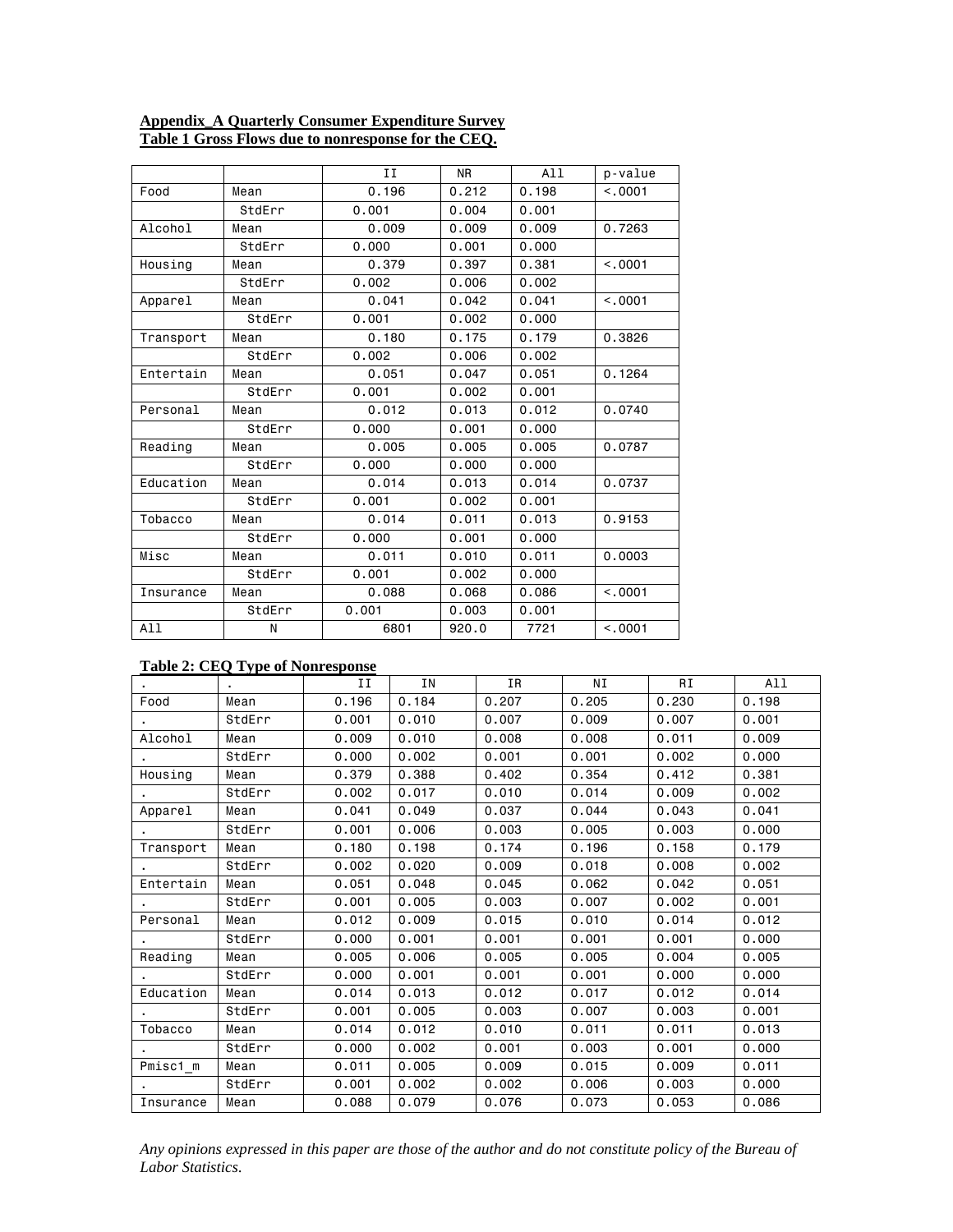|                 | StdErr          | .001 | .007 | 0.005          | 0.008        | 0.005<br>$\sim$ | 0.001 |
|-----------------|-----------------|------|------|----------------|--------------|-----------------|-------|
| .<br><b>ALL</b> | <b>N</b><br>. . | 6801 | 16.0 | 001<br>ں . ادد | 127<br>ں ، ر | 336.0           | 7721  |